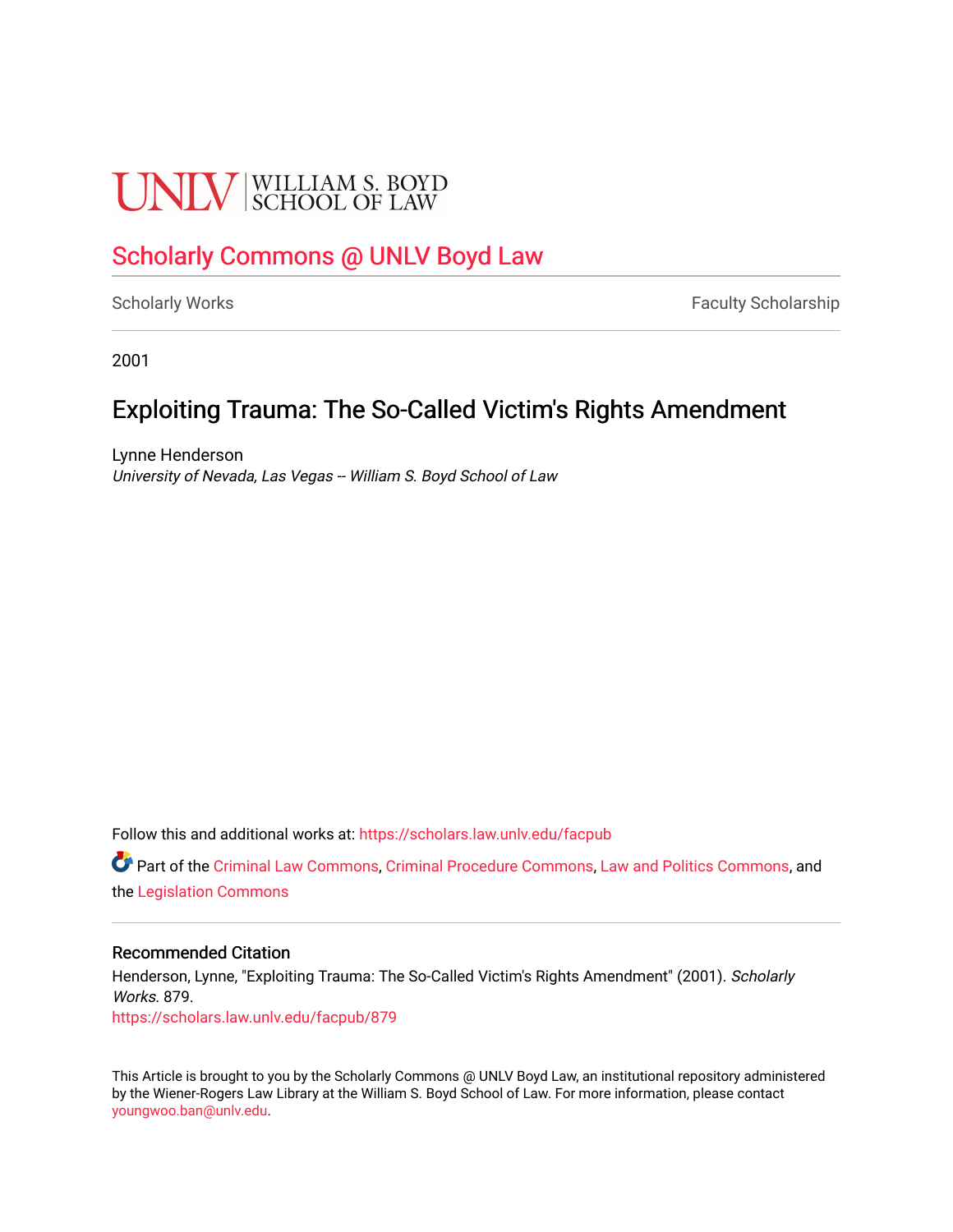## **Exploiting Trauma: The So-Called Victim's Rights Amendment**

*In this month's Nevada Lawyer, Professor Lynne Henderson, who joined the UNLV faculty this academic year from Indiana (with stops at Florida, Cleveland State, and Stanford) discusscs the issue of victim's right considerations in criminal law.*

#### *by Lynne Henderson*

In 1982, the President's Task Force Final Report on Victims of Crime advocated adopting a victim's rights

amendment to the Constitution of the United States. Little action to adopt such an amendment occurred In 1996, a version sponsored by Senators Diane Feinstein (CA) and John Kyl (AZ) came close to a vote in both Houses of

Congress. Every year since then, there have been renewed efforts to adopt some version of a "victim's rights" amendment. In 2000, the amendment came very close to a vote on the floor in the Senate. Approval by the Senate would have probably sent the amendment to the States for ratification; as it was an election year, a two-thirds vote in the House seemed certain. Given the determination of its supporters, and the statements of both President Bush and former Vice President Gore supporting a "victim's rights" amendment, we may expect renewed efforts this spring to have it approved. Sometimes said to have the "best chance" to become the Twenty-Eighth Amendment to the Constitution, this proposed amendment is gravely flawed and unnecessary.

"Victim's Rights" are a seemingly irresistible and just cause-after all, who could be anti-victim? But while some crime victims organizations such as NOVA advocate the adoption of this amendment, many others, such as Victim Services (the largest victim services agency in the U.S.) and the National Network to End Domestic Violence, do not support the amendment, because it

actually provides little assistance, if any, to victims; in some instances the amendment could harm them. Although Congressional committees have held numerous hearings on the amendment and fiddled with the precise wording of its provisions, leading to over 60 differing versions, the amendment still is riddled with problems. In the meantime, precious little has been done by Congress to pass proposed legislation that would actually

# such an amendment occurred<br>Unitid the mid-1990's, however. **POLICE LINE: DO NOT CROSS**

help victims - legislation that is within its power to pass without any amendments.

Because it is constantly changing, it is difficult to criticize the precise language of the amendment. But the 2000 version, Senate Joint Resolution 3, is quite representative of the amendment over time; accordingly, the following commentary is based on "S. J. Res. 3." Briefly, Sen. **J.** Res. 3 provides that victims of a "crime of violence as defined by law" have the right to notice and to be heard or to submit statements on all matters potentially affecting the custody of the accused or of a convicted offender. Victims must have notice of escape, parole, or release of convicted offenders, and have a right to consideration of their safety in any determination of "conditional" release of an offender or accused. Victims also have a right to receive notice of any proceeding "relating to the crime", to "consideration of their interests", "that any trial be free from unreasonable delay," and a right to an order of restitution.

Even if one agrees with all these provisions, there are problems with this amendment. First, the Constitution

should be amended only when necessary. There is no pressing need for this amendment, as legislation can accomplish most of what the amendment provides: state and federal laws already provide for restitution (in fact all 50 states and the federal law already require restitution), victim participation in plea bargaining, sentencing, and parole decisions, and consideration of victim safety in bail and parole cases. Federal

law now provides that victimwitnesses cannot be excluded from federal trial proceedings simply because they are potential witnesses. Crime victims have had a strong voice in the legislatures; they need no special constitutionally protected voice. Section 3 gives Congress the

power to enact "appropriate" legislation to enforce the amendment. Thus Congress would have jurisdiction over state criminal law under the guise of victim's rights. Federal law could eventually determine prosecutorial, judicial, and legislative practices regarding both substantive and procedural criminal law matters. The amendment provides that only a "compelling state interest" can justify abridgement of the victim's rights by the state, further subjecting the states to federal control.

Worse, the amendment gives virtually nothing to victims: First, it does nothing to help crime victims unless a suspect is identified and charged. In some recent mass murder cases, such as the Columbine School killings, the perpetrators killed themselves; the survivors would have no rights under the amendment. S. J. Res. 3, Section 2, specifically provides that victims or their representatives have no right to sue for damages for violations of their rights. Nor may victims obtain stays of proceedings, obtain orders to reopen proceedings, or sue to invalidate rulings, except in cases of restitution or "conditional release" (if